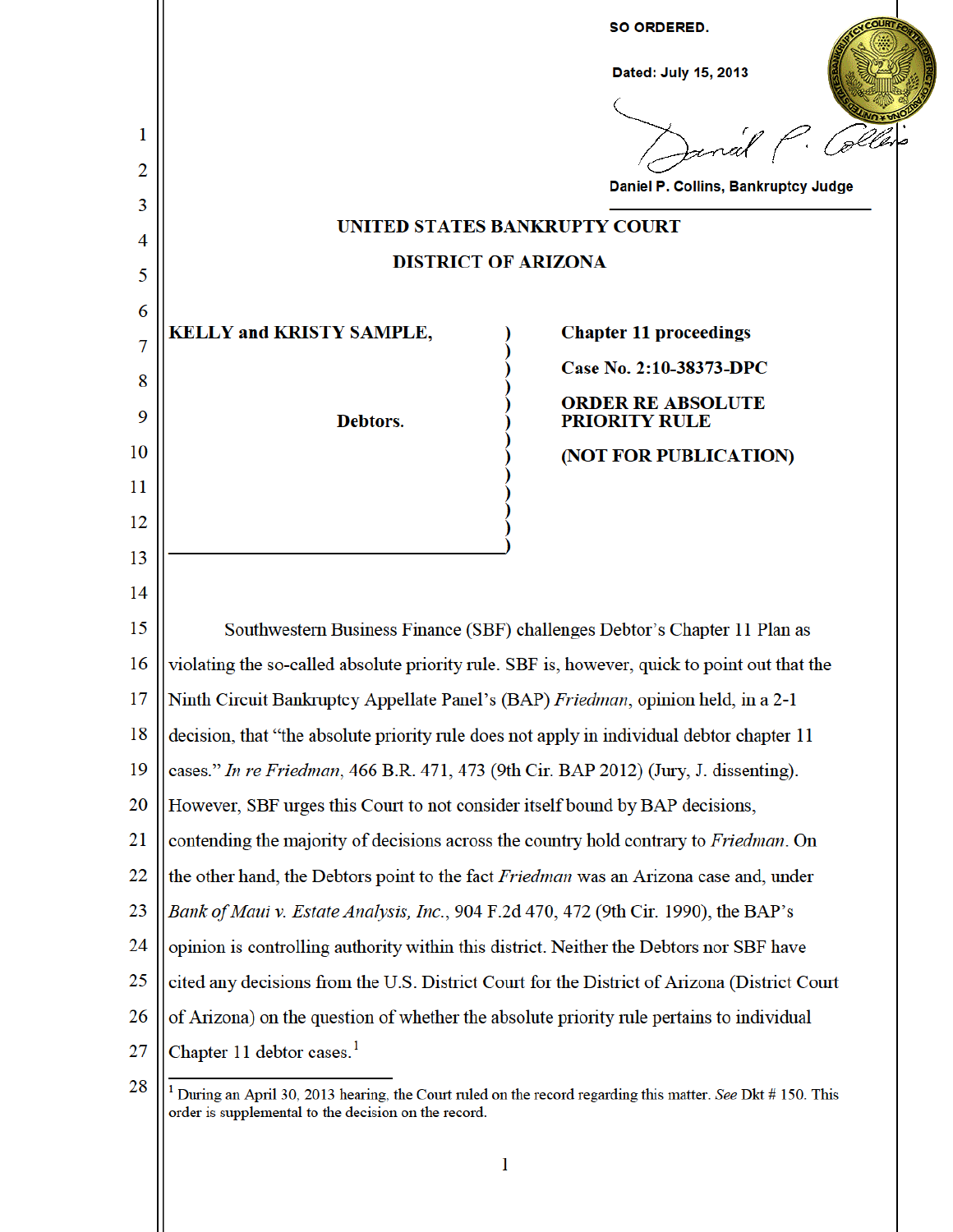## 1 **ANALYSIS**

 $\mathcal{L}$ 

## **I. Precedential Value of BAP Decisions**

3 4 5 6 7 8 9 10 11 12 The BAP notes that the Judicial Counsel of the Ninth Circuit established the BAP, among other things, to establish uniformity within Ninth Circuit bankruptcy courts and a consistent body of bankruptcy law throughout the circuit. *See In re Windmill Farms*, 70 B.R. 618, 622 (9th Cir. BAP 1987). In *Windmill Farms*, the panel held that, to achieve the desired bankruptcy law uniformity within Ninth Circuit, decisions of the BAP must be binding on all bankruptcy courts in the Ninth Circuit. The BAP reconfirmed this opinion in *Philadelphia Life Ins. Co. v. Proudfoot*, 144 B.R. 876 (9th Cir. BAP 1992) holding that decisions of the Ninth Circuit BAP are binding on all bankruptcy courts in the Ninth Circuit unless contrary authority exists in the district court from the district in which the bankruptcy case is heard.

13 14 15 16 17 18 19 20 Although there are no Ninth Circuit decisions mandating decisions of the BAP bind bankruptcy courts, this Court agrees with the rationale of Bankruptcy Judge Jaroslovsky from the Northern District of California when he held that a bankruptcy judge's ego should not get in the way of that judge following BAP decisions with which he or she may disagree. See *In re Muskin, Inc.*, 151 B.R. 252 (Bankr. N.D. Ca. 1993). Judge Jaroslovsky pointed out that, among other things, opinions from the BAP are useful tools available to lawyers in plotting strategy for their client's cases and enabling lawyers to settle their bankruptcy issues.

21 22 23 24 25 26 27 28 Locally, Bankruptcy Judge Case held he would follow the BAP's decisions where such decisions are on point and not meaningfully distinguishable in the legal sense. *See In re Sawicki*, 2008 WL 410229, \*4 (Bankr. D. Ariz. February 12, 2008) (not reported). Chief Judge Haines had occasion to address the precedential value of BAP decisions in *Roetman* where he agreed with Judges Jaroslovosky and Case noting that bankruptcy courts generally should follow the circuit's BAP decisions "that are 'on point' and not 'meaningfully distinguishable'" even when the bankruptcy court disagrees with the BAP's analysis. *In re Roetman*, 405 B.R. 336, 339 (Bankr. D. Ariz. 2009), In *Roetman*,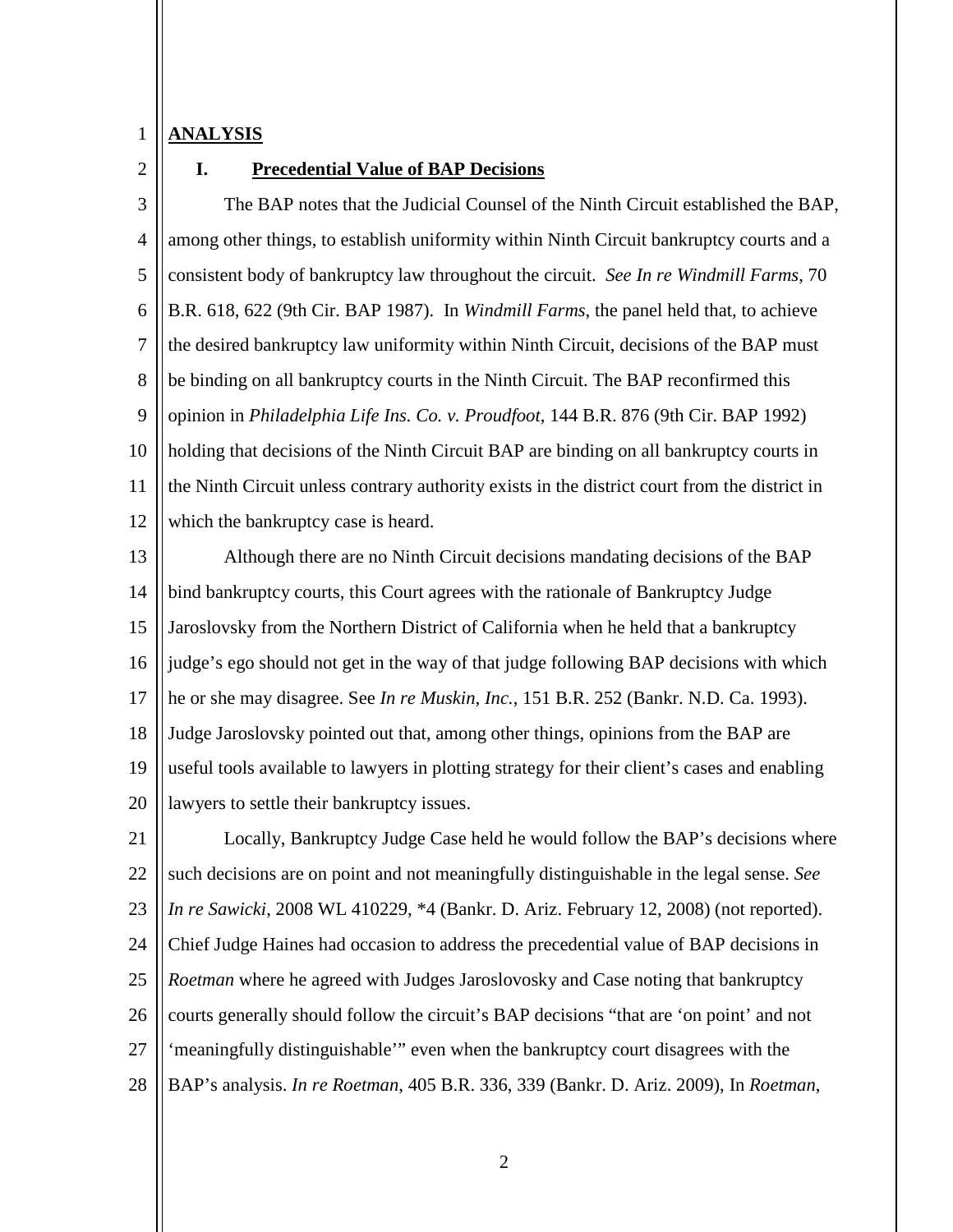1  $\mathcal{L}$ however, the court found a conflict between a reported District Court of Arizona and a BAP ruling on the same issue and, therefore, declined to follow the BAP.

3 4 5 6 This Court agrees with Judges Jaroslovsky, Case and Haines. Accordingly, this Court holds that, so long as there is not a contrary published opinion from the District Court of Arizona, this Court will follow the opinions of the Ninth Circuit BAP, whether or not this Court agrees with the reasoning behind the particular BAP decision.

7 8

9

16

17

18

19

20

21

22

23

24

28

## **II. Applicability of the Absolute Priority Rule in an Individual's Chapter 11 Reorganization**

The BAP in the *Friedman* decision held that the absolute priority rule<sup>2</sup> does not

10 apply in an individual debtor's Chapter 11 case. The rationale for its 2-1 decision is set

11 out in the extensive opinion penned in *Friedman* by Bankruptcy Judge Clarkson.

12 Although this Court tends to favor the dissenting decision of Judge Jury in *Friedman*, for

13 the reasons stated above, this Court feels duty bound to follow the majority's holding in

14 *Friedman*. Accordingly, SBF's objection to the Debtor's chapter 11 plan based on

15 absolute priority grounds is hereby overruled.

<sup>2</sup> Found at 11 U.S.C. §1129(b)(2)(B)(ii) which states:

For the purpose of this subsection, the condition that a plan be fair and equitable with respect to a class includes the following requirements: (A) With respect to a class of secured claims, the plan provides--

(i)(I) that the holders of such claims retain the liens securing such claims, whether the property subject to such liens is retained by the debtor or transferred to another entity, to the extent of the allowed amount of such claims; and

(ii) for the sale, subject to section  $363(k)$  of this title, of any property that is subject to the liens securing such claims, free and clear of such liens, with such liens to attach to the proceeds of such sale, and the treatment of such liens on proceeds under clause (i) or (iii) of this subparagraph; or

(iii) for the realization by such holders of the indubitable equivalent of such claims.

- (B) With respect to a class of unsecured claims--
- 25 26 27 (i) the plan provides that each holder of a claim of such class receive or retain on account of such claim property of a value, as of the effective date of the plan, equal to the allowed amount of such claim; or (ii) the holder of any claim or interest that is junior to the claims of such class will not receive or retain under the plan on account of such junior claim or interest any property,
	- except that in a case in which the debtor is an individual, the debtor may retain property included in the estate under section 1115, subject to the requirements of subsection  $(a)(14)$  of this section.

<sup>(</sup>II) that each holder of a claim of such class receive on account of such claim deferred cash payments totaling at least the allowed amount of such claim, of a value, as of the effective date of the plan, of at least the value of such holder's interest in the estate's interest in such property;